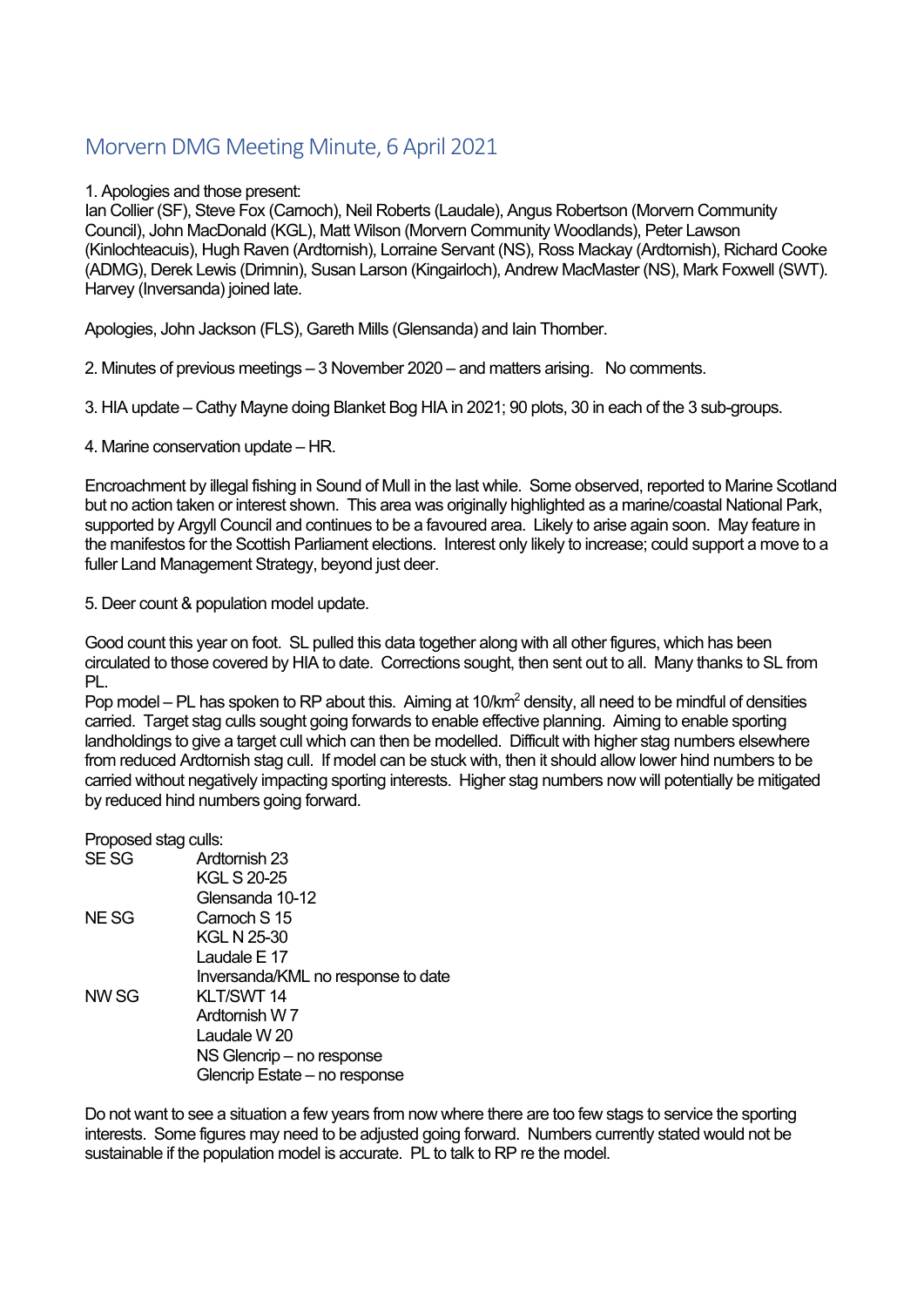AMcM – positive to see the population model working with the sporting requirement and the HIA work.

MW – focus on winter mortality would be valuable. Helps identify small cohorts from high calf/yearling mortalities in poor winters. Wintering ground being lost to woodlands, so need to maintain that monitoring.

10 deer/km<sup>2</sup> queried by JMacD – John has done some mapping and suggests the SE group covers 15,000 ha and in latest count has c. 9 deer/km<sup>2</sup>. NE SG sits at 12.4/km<sup>2</sup>. PL – we now have the opportunity to get this population model to work and get the balance of numbers right, maintaining stag cull targets but at a slightly lower number overall than just now.  $RC - 10/km^2$  is a global figure that is a max for RD on open hill in Scotland according to the DWG, which differs from NS publication just beforehand to 9.3, with a huge range. Should relate to individual groups and circumstances, including other herbivores (sheep, goats, hares, rabbits) allowing an overview. Need to demonstrate a rationale if density is to exceed 10 but that can be done.

Publication of data – how much are we willing to publish publicly? We could map all culls or we could produce numbers per SG. SF concerned about intimidation and abuse from daring to kill anything. HR – asked RC? RC suggests there is no reference in BP to specific cull information. RC's personal view is that it can create unpleasantness or abuse and people uninformed on deer ecology, may draw a false view. Therefore, publish summary figures on population basis (SG). For Drimnin – DL should there be an "all other" group? Would that cover all other properties? No count data from FLS but do have cull data, so can combine with Killundine and FLS. Footnote that there are not necessarily tight boundaries and not all the area is counted.

Check with FLS for publication of cull data and to ask for count data. PL and CM to action.

#### FLS data now provided: Red – stag 108, hind 69, calf 32, Total 209. Roe buck – 15, doe 18, kid 8, total 41.

6. Members reports and discussion.

- a) Ardtornish. Condition of deer initially good, dropped off as expected. Hind cull ended early Jan. No poaching. Proposing 30 stags with existing E/W split. New woodland, just fencing set of 3 schemes 120 ha enclosed, plus one other piece of 30 ha of failed woodlands that will be replaced. Change in way that culls will be taken going forwards but not confirming anything just yet.
- b) Laudale. Hinds okay but dropped off after Xmas. Calves in poor condition later on. Some death still to come. 38kg av weight, av age 6. No new plantings, some restock of some areas, some woodland opening up near restock so no change in shelter. Glencrip, better condition, 42kg, 5 yr av. NS Glencrip, normal number, better condition 42kg. Laudale hope for 40 stags total (17 E, 23 W).
- c) KLT. 11H 5C. Condition dropped off after Xmas. Limited access due to COVID late Dec/early Jan. No woodland planned this season. No poaching. Talking about Peatland Restoration in conjunction with SWT but mindful that not supportable at the moment with the current deer numbers.
- d) Carnoch. Hinds in good condition at start, high calving, deterioration in condition but no particular concerns. No poaching, DVCs, reduction in shelter etc. Stags proposed 15 but happy to vary if reqd. 1300m deer fencing round in-bye and looking at some small woodland screens for power houses.
- e) KGL. 60 H 31 C (N 35/17, S 25/14). 1 S in enclosed woodland. 23 goats. 40kg, 5.5yr. Fecundity 57% but calf ratio was 2:1 M:F. Yeld hinds were okay, milk hinds drained from early on. Lots of hinds with calves at foot, lots of young hinds with calves. Hinds did not deteriorate further and hard to find shootable animals later in cull. No clients, good opportunity for selection.
- f) Oronsay (MW) not much to report. Visited to check property, no cull. Rhododendron work still planned.
- g) Killundine. 38 H 13 C. 38.5kg, 4.5 yr. Fecundity 70.8%. Hinds av with av to good calves. No poaching.
- h) Drimnin. 21 H 6 C. Av 41kg, av 5yr. Fecundity 84.5%, 1S to 2H calves culled. Wintered well through season. Calves av – good condition. No poaching. No clients, reduced venison price so culled to keep costs to minimum. Could make a good selection. Aiming to count this week. Active woodland plan waiting to go plus some additional planting, waiting for new timber road to be completed and breaches in plantations in Mungisdale.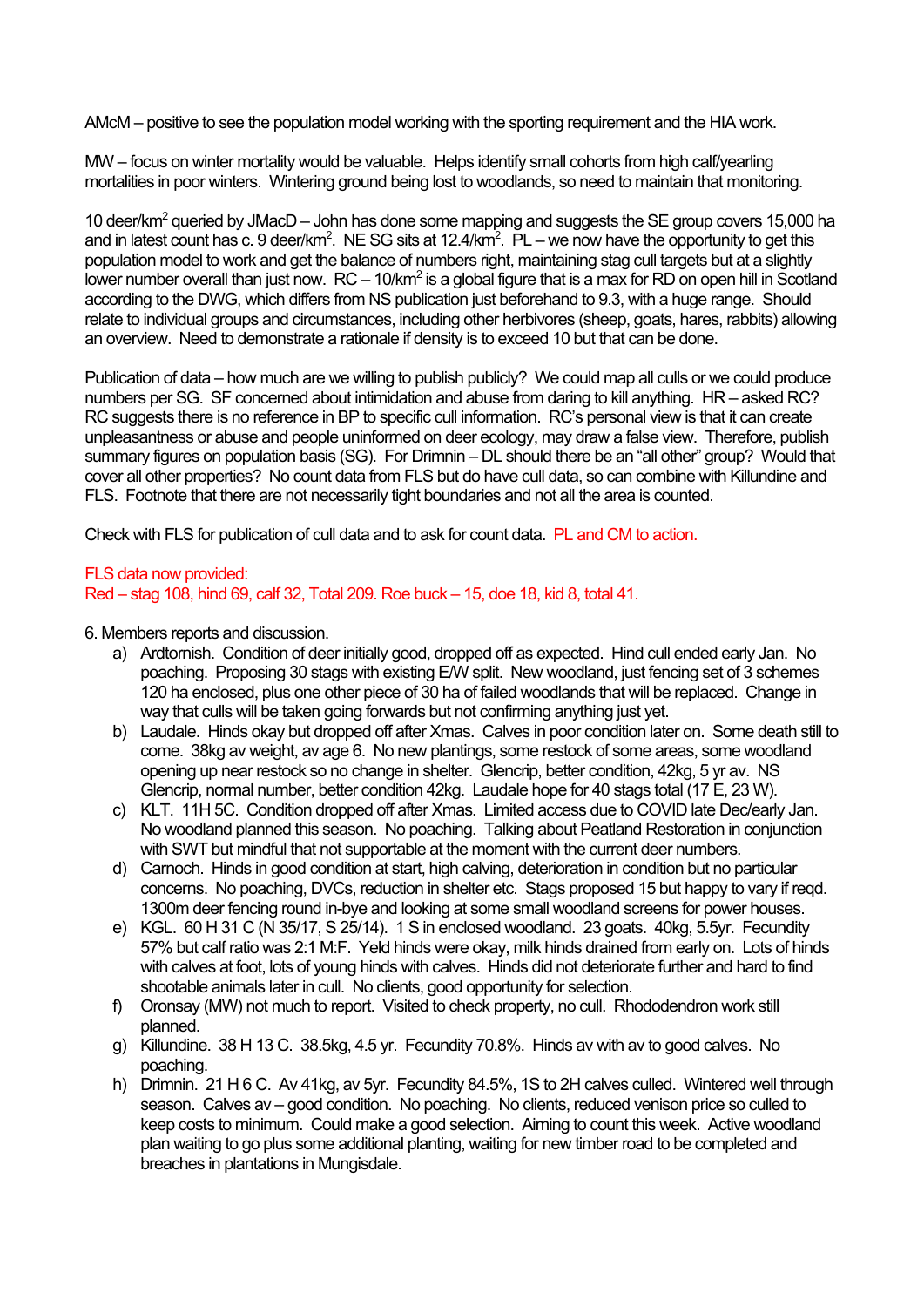- i) Inversanda. Harvey (joined late). Shot 2 stags with clients. Hinds 2 old ones, no weights. Left on the hill. Condition looked okay.
- j) SWT. 14H 4C. Good condition. No poaching.
- $k$ ) Fuinary. 108S 69H 32C plus roe.
- l) Glensanda. 0H. Condition okay but poor later.

SL – Glensanda only partially counted so figures for SE group are not accurate.

PL – counting is something we should do on an annual basis. A weakness.

JMacD – group could benefit more with better counts every 2 years. Small group of 8-10 who do this every time and have the expertise and knowledge. 2022, attempt to count properly across the whole area. All supportive.

# 7. Agency updates

- a) NS. LS/AMacM. Disposal of GlenCrip. Interest from community not shown as formal expressions of interest, so proposal disposal to RSPB going to Board in May. New cycle of SCM, nothing in Morvern 2021, but 2022 oakwoods and mixed woodland in Sunart planned (1 or 2 years). Rahoy Hills meeting this morning, LS not present but still got features in unfavourable condition. Andrew; positive response from MDMG. New woodland sought through Biodiversity Challenge Fund for habitat restoration. Very short time window for application. Hope that COVID challenges change for next season. Rhododendron eradication plan. Going to next stage with the LIFE project. Led by RSPB. Will aim to employ staff to deliver on the ground. If approved should be rolling out in the autumn.
- b) ADMG. RC updating on DWG. SG response published last week. Desk clearing before the election. Adopted most of the report's recommendations, but many only adopted in principle. Will depend on the next administration. New Bill likely in the next parliament and dependent on that government. Close season for stags – proposed loss and much debated. Did not accept recommendation to add to hind season, still being discussed. Density issue being adopted in principle but very much on a wide scale. The DWG report did not support need for DMGs as such, which ADMG does not agree with. MDMG shows why this is important. ADMG will attempt to influence next administration around continuing support for DMGs. Good to see some acknowledgement of work done by DMGs and the sector.

Talking about deer densities and impacts, need to acknowledge other herbivores, esp sheep. Other herbivores need to be taken into account. Climate Emergency is the over-riding Public Interest going forwards and DMGs have enormous potential to deliver these new targets for biodiversity and habitat improvements. Collaboration through DMG delivers public objectives at landholding scale. Concerns that the cull would not be delivered during COVID, combining lack of clients and price of venison; however, impression is that there may be a shortfall but mostly being delivered on the open range. Most of the shortfall is in enclosed woodland on NFE. Credit to deer managers who have gone ahead and delivered their culls.

Venison market looked fragile but has stood up, but only just. Fyne Game is now only collecting for Highland Game. Significant price uplift not looking likely. Loss of hospitality sector (~50% of total venison market) has been devastating.

Social media images of late gestated grallochs of hinds not helpful for supporting venison market. Move away from lead ammunition is a requirement, since main customers cannot sell venison shot with lead (seen as poisonous). Copper well-proven at .270 and larger calibres. Satisfactory but need to change point of aim. FLS have used copper for some time now. Price differential is now also reducing. ADMG suggests switch within 12 months.

DMGs and land management plans. Some are already looking at describing themselves as Land Management Groups; maybe look to switch when updating DMPs.

PL – should we explore developing into a LMG, either to change into, or to run in parallel? Round-robin email to send out to land managers, draft by DL, to look at this going forwards. DL to action.

Regional Land-use partnerships in the future could be a reason for developing something at the DMG scale and involving the local communities.